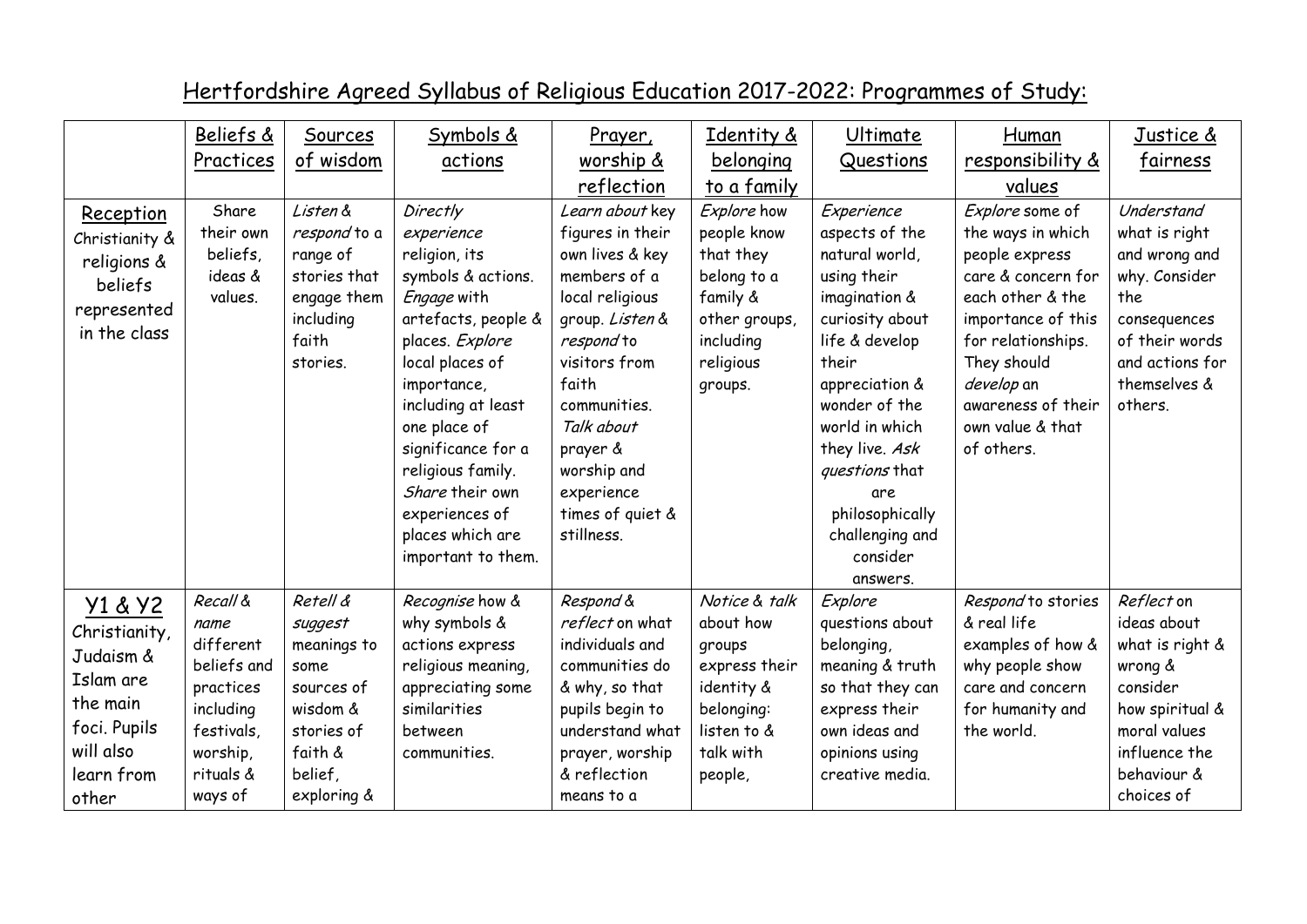| religions in<br>thematic<br>units.                                                                                                                                                                                                                | life in<br>order to<br>find out<br>about the<br>meanings<br>behind<br>them.                                                                                                                                                                                                                              | discussing<br>sacred<br>writings<br>& sources of<br>wisdom and<br>recognising<br>traditions<br>from which<br>they come.                                                                                                                                                           |                                                                                                                                                     | religious<br>community.                                                                                                                                                                                   | including<br>leaders who<br>belong to a<br>faith, about<br>how their<br>commitment<br>affects their<br>lives.                                                                                                                                                        |                                                                                                                                                                                                                                                                                                                                                                                   |                                                                                                                                                                                                                        | themselves and<br>of others.                                                                                                                                              |
|---------------------------------------------------------------------------------------------------------------------------------------------------------------------------------------------------------------------------------------------------|----------------------------------------------------------------------------------------------------------------------------------------------------------------------------------------------------------------------------------------------------------------------------------------------------------|-----------------------------------------------------------------------------------------------------------------------------------------------------------------------------------------------------------------------------------------------------------------------------------|-----------------------------------------------------------------------------------------------------------------------------------------------------|-----------------------------------------------------------------------------------------------------------------------------------------------------------------------------------------------------------|----------------------------------------------------------------------------------------------------------------------------------------------------------------------------------------------------------------------------------------------------------------------|-----------------------------------------------------------------------------------------------------------------------------------------------------------------------------------------------------------------------------------------------------------------------------------------------------------------------------------------------------------------------------------|------------------------------------------------------------------------------------------------------------------------------------------------------------------------------------------------------------------------|---------------------------------------------------------------------------------------------------------------------------------------------------------------------------|
| Y3,4,58<br>$\underline{6}$<br><u>y3</u> -<br>Christianity &<br>Islam<br>$\underline{y4}$ -<br>Christianity,<br>Sikhism &<br>Hinduism<br>$\underline{Y5}$ -<br>Christianity &<br>Judaism<br><u>y6</u> -<br>Christianity,<br>Buddhism &<br>Humanism | Describe,<br>make<br>connection<br>s & reflect<br>upon<br>different<br>features<br>of religions<br>å<br>worldviews<br>studied,<br>discovering<br>more about<br>significanc<br>e of<br>pilgrimage,<br>worship &<br>the rituals<br>which mark<br>important<br>points in<br>life<br>including<br>the joy of | Investigate,<br>interpret<br>and respond<br>to a range<br>of stories,<br>sacred<br>writings<br>and sources<br>of wisdom<br>and<br>authority,<br>reflecting<br>on the<br>impact of<br>beliefs and<br>teachings as<br>ways of<br>seeing the<br>world<br>in different<br>communities | Explore and<br>describe a range of<br>beliefs, practices<br>and symbols in<br>order to<br>understand<br>different ways of<br>expressing<br>meaning. | Observe and<br>understand<br>varied<br>examples of how<br>people of faith<br>communicate<br>their beliefs<br>through<br>sacred spaces,<br>worship, prayer,<br>reflection,<br>meditation and<br>stillness. | Understand<br>the challenges<br>of<br>individual<br>commitment<br>to a<br>community of<br>faith or<br>belief.<br>Examine<br>the role of<br>religious<br>leadership &<br>why belonging<br>to religious<br>communities<br>may be<br>valuable in<br>their own<br>lives. | Discuss and<br>present<br>thoughtfully,<br>through creative<br>media, their own<br>and others' views<br>and challenging<br>questions about<br>belonging,<br>meaning, purpose<br>& truth. Discuss<br>and present<br>thoughtfully,<br>through creative<br>media, their own<br>and others' views<br>and challenging<br>questions about<br>belonging,<br>meaning, purpose<br>& truth. | Consider and apply<br>ideas about ways<br>in which diverse<br>communities can<br>live together for<br>the wellbeing of<br>all. Respond<br>thoughtfully to<br>ideas about values,<br>respect & human<br>responsibility. | Discuss and<br>apply their own<br>& others ideas<br>about ethical<br>questions,<br>reflecting on<br>ideas about<br>what is right &<br>wrong and what<br>is just and fair. |